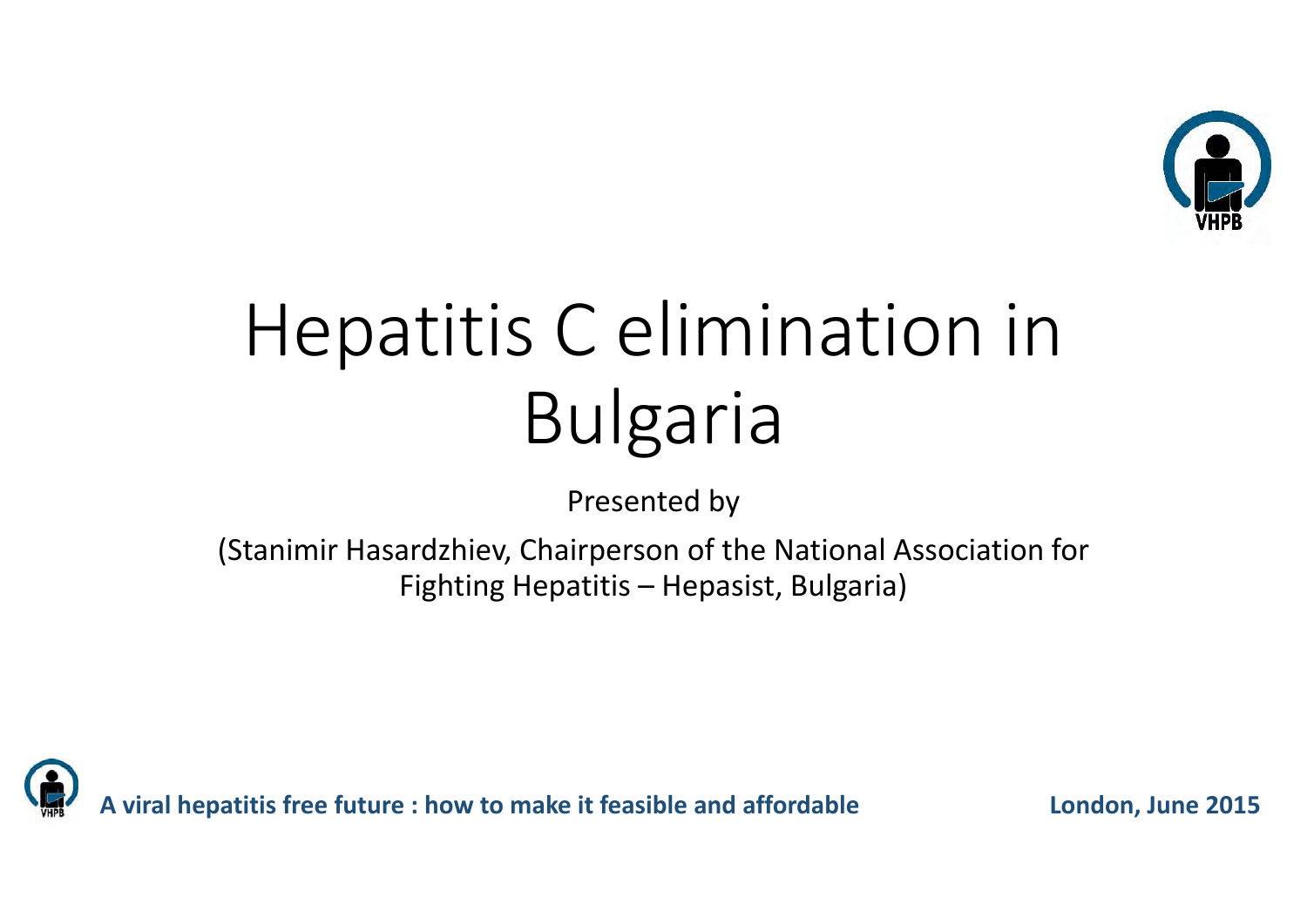

### Bulgaria: Hepatitis C burden of disease

- There is <sup>a</sup> lack of contemporary data on hepatitis prevalence in the country
- The only available statistical data is on acute hepatitis A, B and C
- $\bullet$  $\bullet\,$  In order to collect relevant data and on time, a national hepatitis register is being developed at the moment
- Available data are from blood donors, local screening campaigns and research data compiled by local medical professionals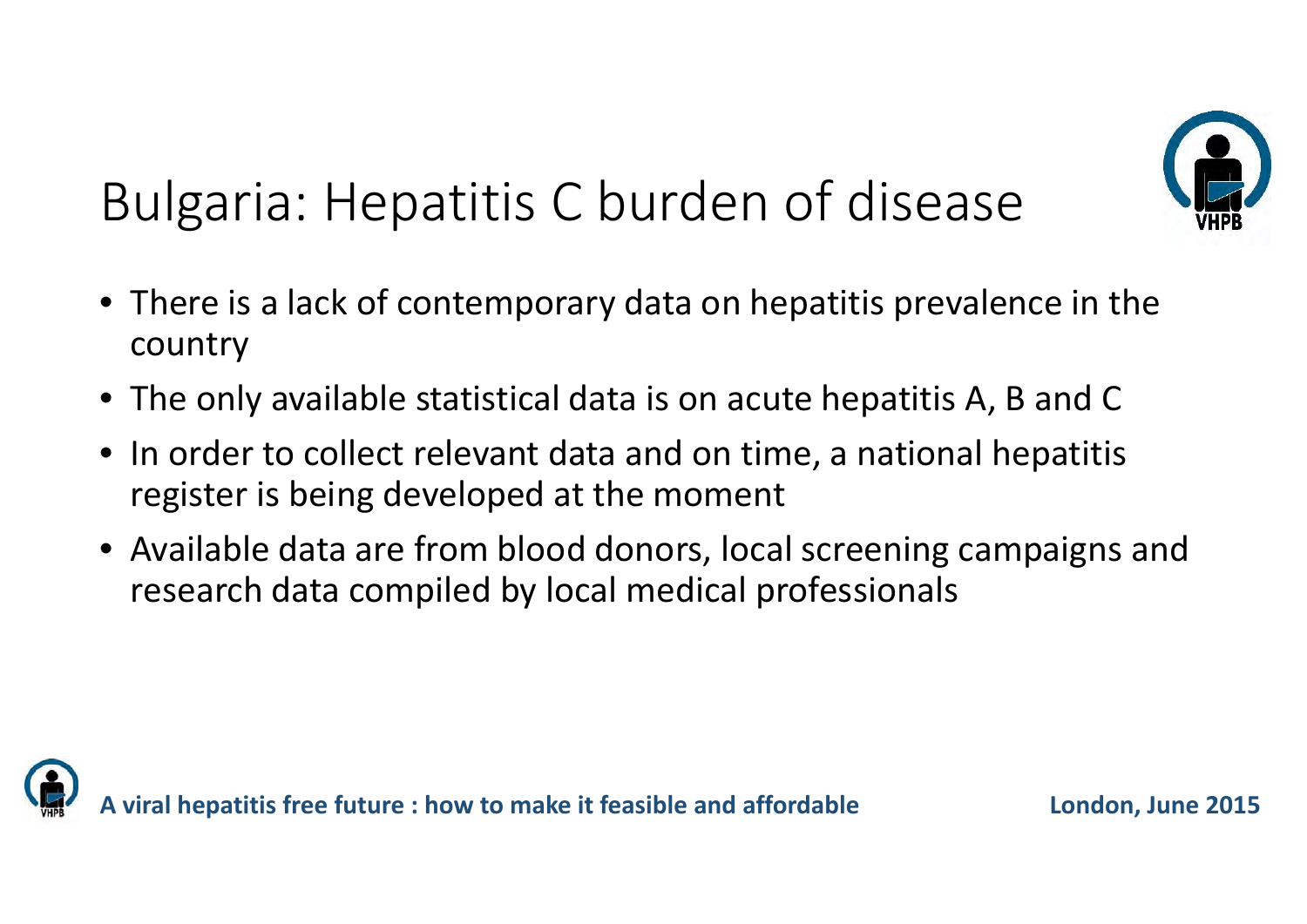

#### Bulgaria: Hepatitis C burden of disease

#### **A silent pool of ~109,000 HCV‐infected subjects HCV Infection prevalence** • 1.5% in adult general population in Bulgaria • ~2200 treated between 2003‐2011 (~55% SVR) • Leading cause of chronic hepatitis (87%), liver cirrhosis 59% &HCC (Hepatocellular carcinoma) <5% **HCV route of transmission**• Nosocomial: unsafe medical procedures in the past ‐older population (50‐60 ys) •• Patient on hemodialysis (42%) • Transplanted patients (>60%) • IV DUs – cases in subjects up to 35 years old •HIV/HCV co-infection – low HCV prevalence **Genotype distribution**• G1 total of 88%• $\bullet$  G1b >77% **Age groups** •● 92% of HCV cases are among the economically productive population (aged 15-59).

1.The Burden of Hepatitis C in CEE and CIS: An Epidemiological and Economic Assessment, Centre for European Policy Studies, CEPS, BULGARIA: Draft.September 2009: Z. G Ökem. PhD. Seval Akgün. MD. PhD. Prof. of Public Health and Medicine. Baskent University: 2. VHPB (Viral Hepatitis Prevention Board) -Viral hepatitis, October 2011, vol 20 № 1, 3-20; 3, Bulgarian Gastro Society: N. Naumov, 1999, I Ivanova et al., 2005, K. Antonov thesis

**A viral hepatitis free future : how to make it feasible and affordable London, June 2015**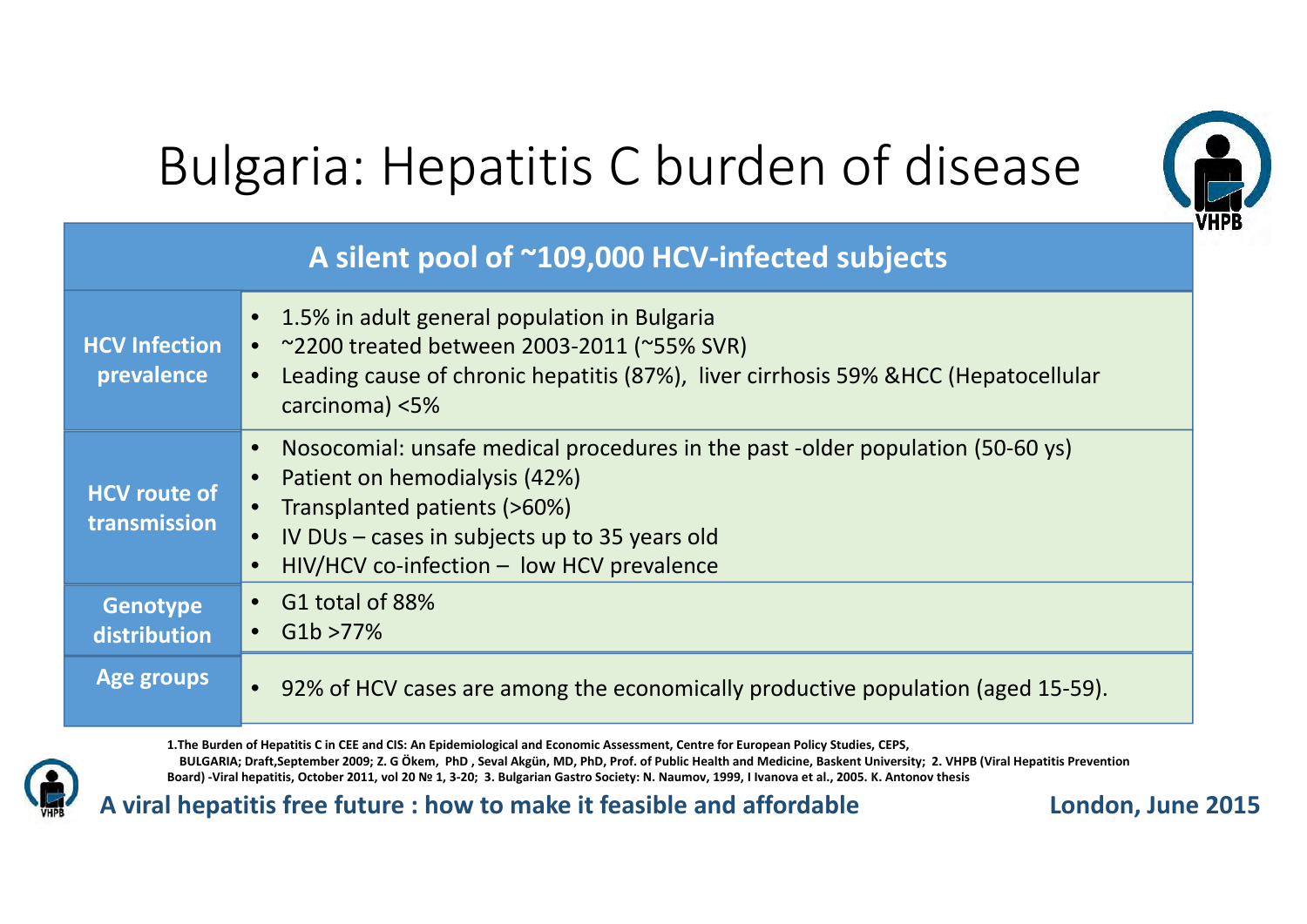

#### Treatment: Hepatitis C

- ~109,000 HCV‐infected people
- Traditional Standard of care
	- PegIFN+RBV
	- First generation DAA
- Stable number of treated patients ~400/per year
- Reimbursed: Peg IFN, Boceprevir, Telaprevir
- Registered, not reimbursed AbbVie and Gilead regiment
- The current waiting list includes 241 people, who have no other alternative for treatment, apart from interferon‐free therapies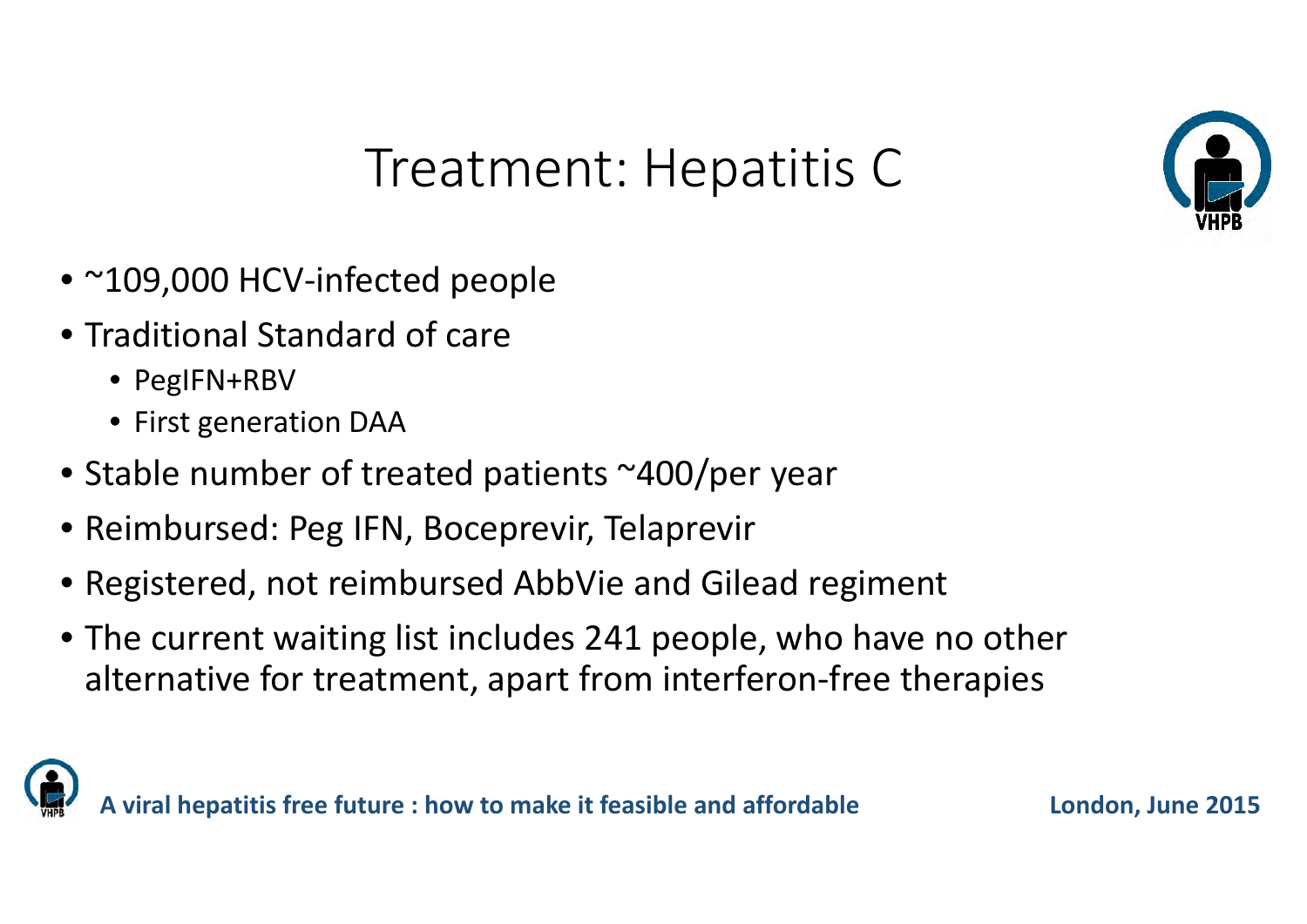

## Bulgaria: National hepatitis plan

The Bulgarian National Hepatitis Plan for prophylactics, screening, early diagnostics and treatment of viral hepatitis was drafted in 2013, but is yet to be officially adopted by the Ministry of Healthcare

- •The Plan foresees several priority areas:
- • 1: Improving the awareness of the general population, developing multidisciplinary partnerships, mobilizing existing resources
- 2: Evidence‐based strategies and actions in medical treatment and cost‐ effectiveness
- •3: Prevention of spreading the disease
- •4: Screenings, diagnostics, treatment and care
- •5: Quality control systems, indicators and control

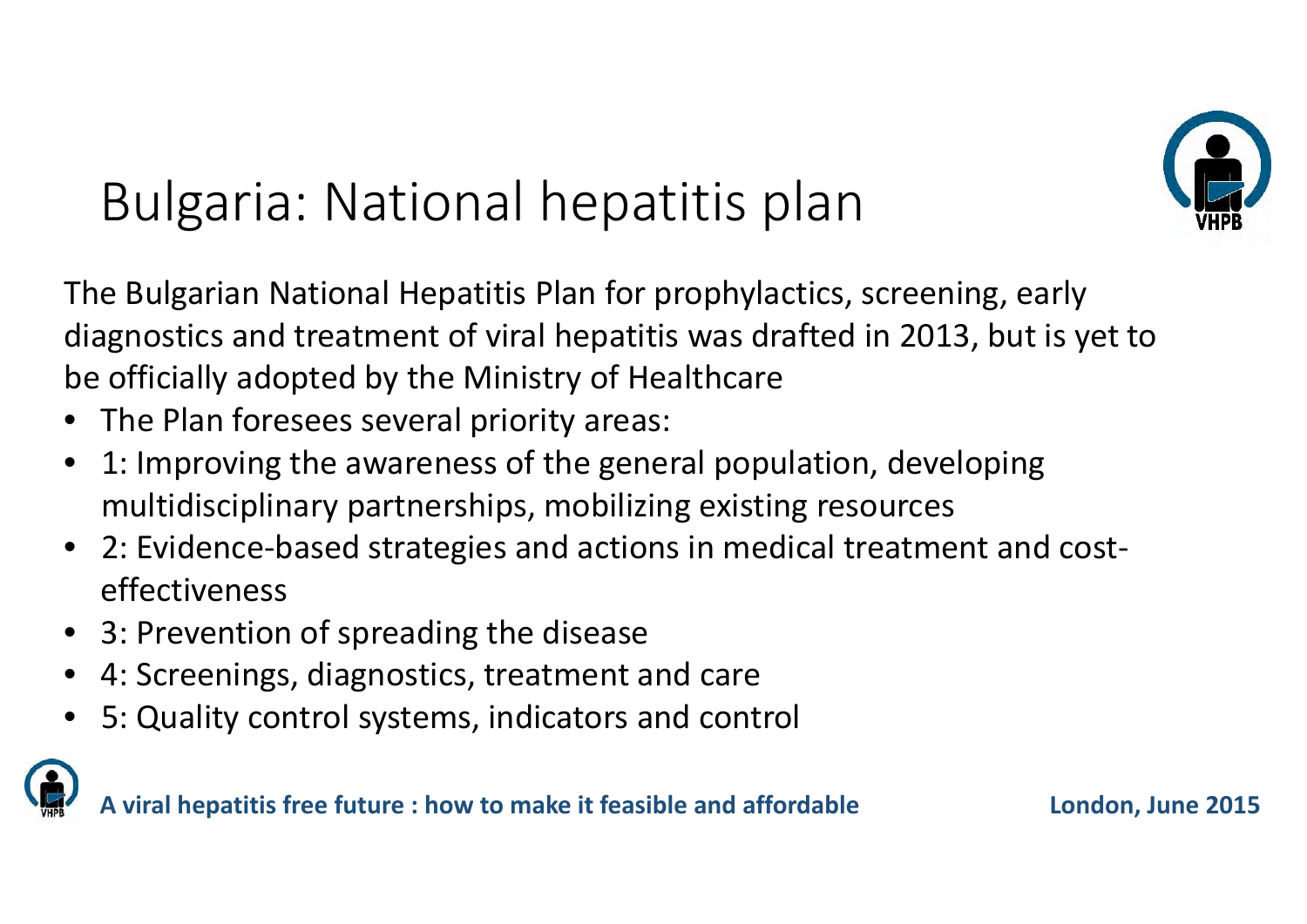

#### Bulgaria: Health care system

- Good practices
	- There is <sup>a</sup> mandatory vaccination for hepatitis B for new born babies since 1992
	- Immunization against hepatitis A remains optional, although there are numerous outbreaks of the disease in the country
	- All blood products are tested for the hepatitis virus since 1992
- Bad practices
	- Treatment of the small group of patients responding to the strict criteria selection
	- There are not any reimbursed HCV screenings or early diagnostic programs.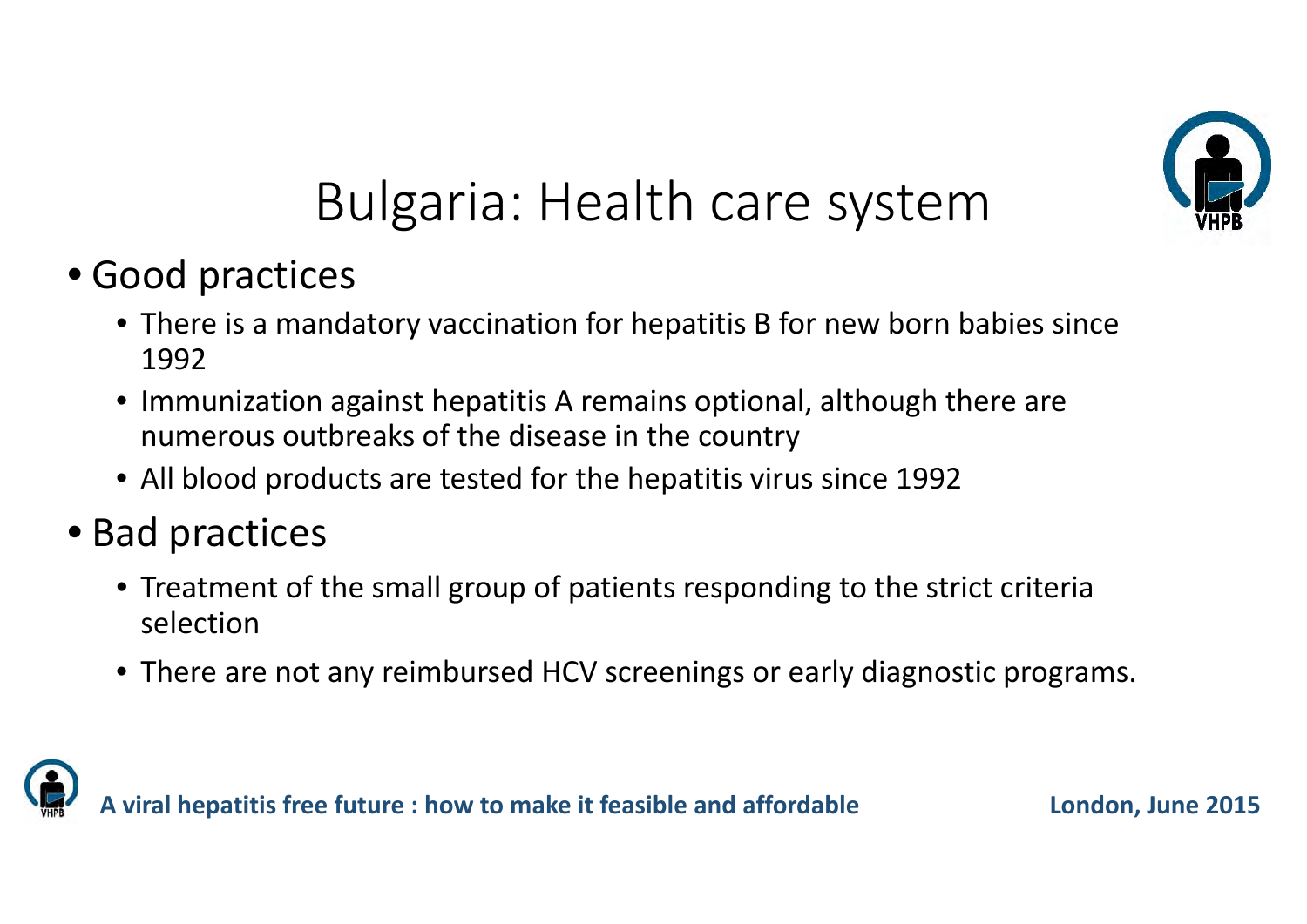Bulgaria : What does your country expect from the international organisations in the support of control and treatment of viral hepatitis?  $\ddot{w}$ 

- Clear guidelines on screening, prevention and treatment from the international bodies which can be adapted and applied in Bulgaria
- Treatment of hepatitis to become <sup>a</sup> national policy
- International bodies to adopt HCV eradication as <sup>a</sup> strategic goal for the next decade
- Active collaboration and communication with Bulgarian health institutions

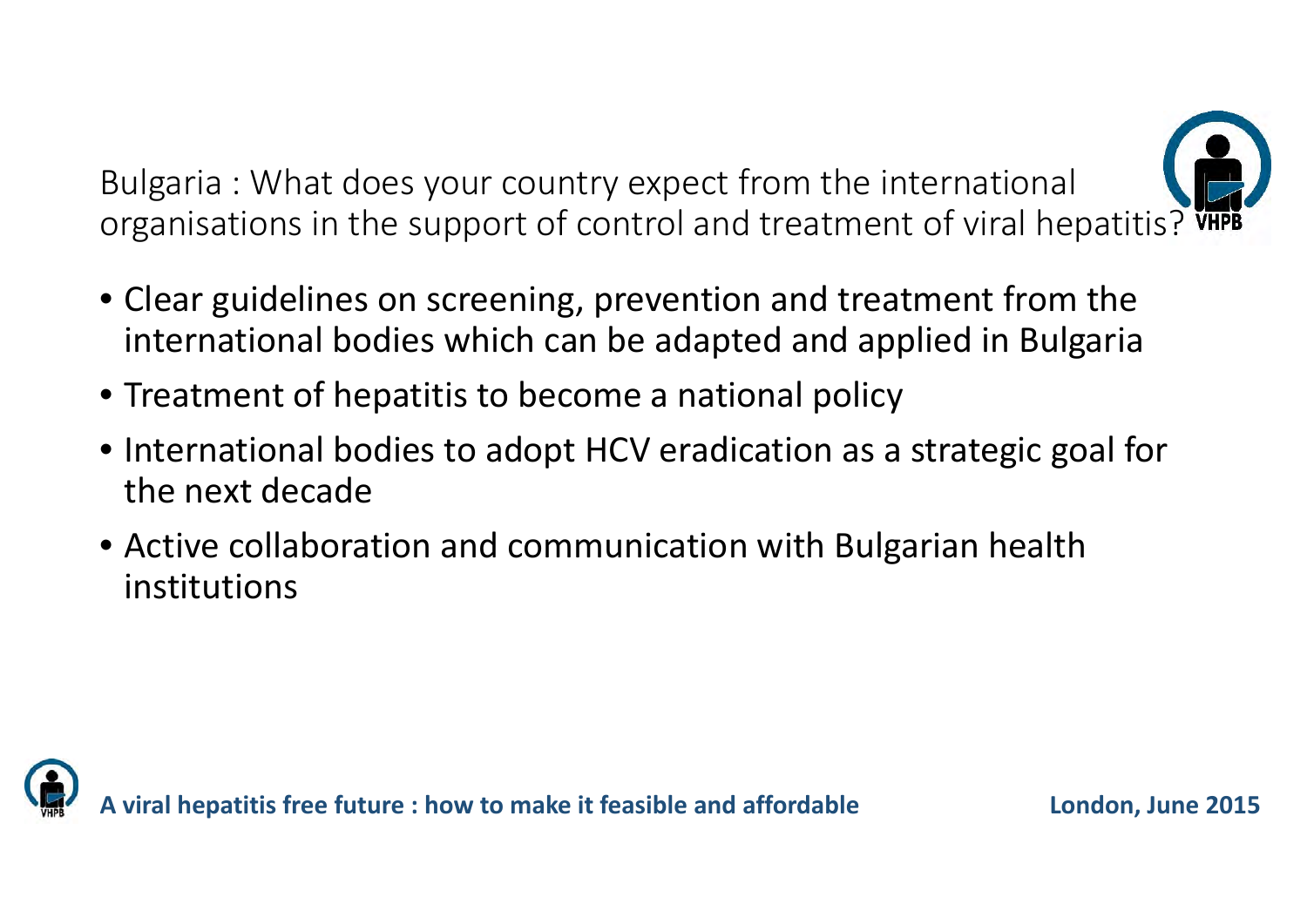#### Bulgaria : Hurdles



#### • **Access to treatment**

- The answer: managed entrance agreement; Bulgaria and Romania to start joint negotiations with the pharmaceutical industry for access to medicines
- **Lack of screening and coordinated actions towards eradication of the disease**
	- The answer: adopting <sup>a</sup> holistic hepatitis plan, which includes actions towards increasing public awareness, screenings, early diagnosis and other
- **Lack of political will and understanding to curb the spread of the disease**
	- multistakeholder approach and building health partnerships to discuss pressing questions and influence reform



**A viral hepatitis free future : how to make it feasible and affordable London, June 2015**